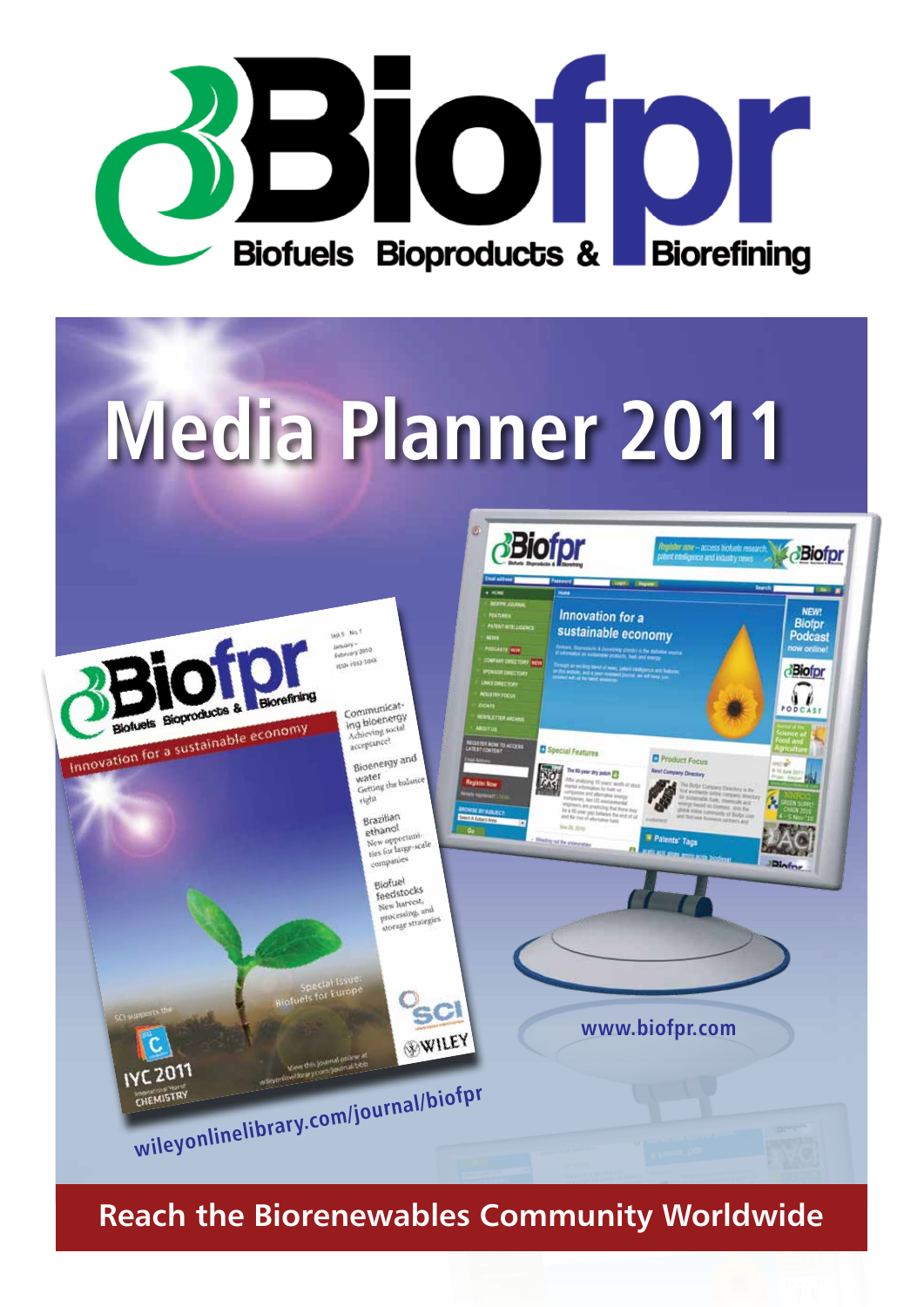# **Essential information for scientists and professionals**

Biofuels, Bioproducts and Biorefining is the leading source of information on sustainable fuels, chemicals and energy. Under the **Biofpr** brand, we publish news, comment, analysis, peer-reviewed articles. This information is published in a range of formats designed to maximise online and print media channels:

- 1. Global web knowledge environment: www.biofpr.com
- 2. Peer-reviewed journal: Biofuels, Bioproducts and Biorefining Online and print formats

# **Emphasis on quality**

- Wiley has a strong reputation for publishing high quality scientific and technical information.
- Partnership with Society of Chemical Industry (SCI) brings a unique commercial insight to our publications.
- Editors from industry: companies leading the energy and chemical industries.

# **Reach the Biorenewables Community Worldwide Target by industry sector**

#### **Feedstock production**

- Non-food crops
- Agricultural and forest residues
- Organic waste
- Algae and other new feedstocks

#### **Biofuels**

- Bioethanol and biobutanol
- Biodiesel
- Biogas and hydrogen
- Synthetic gasoline and diesel

### **Energy and power**

- Heating fuels
- Electric power

#### **Chemicals and bioproducts**

- Fine and bulk chemicals
- Pharmaceuticals
- Lubricants and fuel additives
- Biopolymers and other bioproducts

### **Process technology**

- Chemical engineering
- Industrial biotechnology
- Analytical instrumentation
- Biorefinery design and operation

#### **Sustainable processes**

- Environmental science and technology
- Life cycle analysis

# **Target by job function**

# Reach those influencing and making the buying decisions.

- Scientists, engineers and managers in industry
- Scientists and engineers in universities and research institutes
- Scientists and engineers in government research laboratories
- Societies and professional organizations
- Policy makers in government

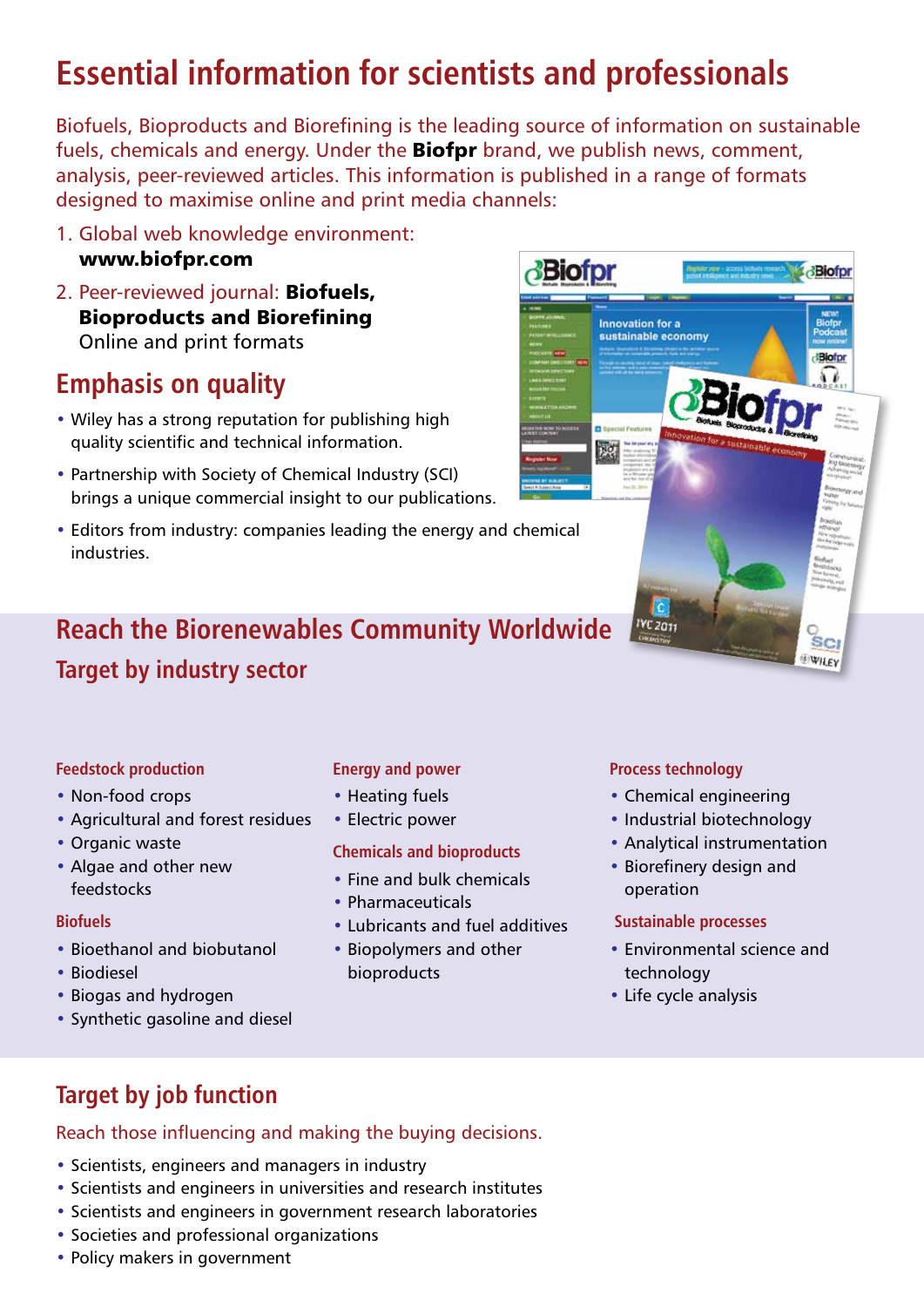# **Journal subscribers in 2010**

#### Print Circulation

Over 1,200 academic and corporate subscribers penetrating the biorenewable community worldwide.

#### Customers by sector

| Academic     | 52%  |
|--------------|------|
| Corporate    | 32%  |
| Government   | 8%   |
| Other        | 8%   |
| <b>TOTAL</b> | 100% |

Subscribers by geographic region



# **Website users in 2010**

## Industry sectors

Oil and petrochemicals • Chemicals • Biofuels • Feedstock production • Biotechnology Process technology or equipment • Pharmaceuticals • Pulp and paper • Lubricants and fuel additives

## **Types of organization**

| <b>Sector</b>                         | <b>Type of organization</b>                                                                                  | Percentage of users (%) |
|---------------------------------------|--------------------------------------------------------------------------------------------------------------|-------------------------|
| <b>Research institutions (42%)</b>    | University<br>Academic research institute<br>Government research laboratory                                  | 23<br>14<br>5           |
| Private and public corporations (37%) | Private corporation<br><b>Public corporation</b>                                                             | 32<br>5                 |
| Organizations/societies (10%)         | Non-government organizations<br>Government<br>Scientific societies<br>International government organizations | trace                   |
| <b>Other</b> (11%)                    | Other                                                                                                        | 11                      |

## **Job function**

| <b>Category</b>                      | <b>Job function</b>                                                                                                       | Percentage of users (%) |
|--------------------------------------|---------------------------------------------------------------------------------------------------------------------------|-------------------------|
| Researchers (37%)                    | <b>Research leaders</b><br><b>Research scientists</b>                                                                     | ∍<br>30                 |
| <b>Managers and Executives (28%)</b> | <b>CEO</b><br>Senior managers<br><b>Managers</b><br><b>Consultants</b><br><b>Marketing executives</b><br>Sales executives | 6<br>5<br>5<br>9        |
| <b>Engineers (14%)</b>               | Engineers                                                                                                                 | 14                      |
| <b>Other (21%)</b>                   | Government policy advisors<br>Other                                                                                       | 20                      |

### **User interests**

Our users are mainly interested in biofuels and bioenergy. Specific topics of interest include:

- biological conversion processes biomass feedstock production
- biorefinery process integration sustainability
- chemical conversion processes product separation and analysis
- industrial and commercial issues chemicals and materials

### **User locations**

Top 10 countries:

- USA UK India Netherlands
- Canada Germany Australia
- China Japan Spain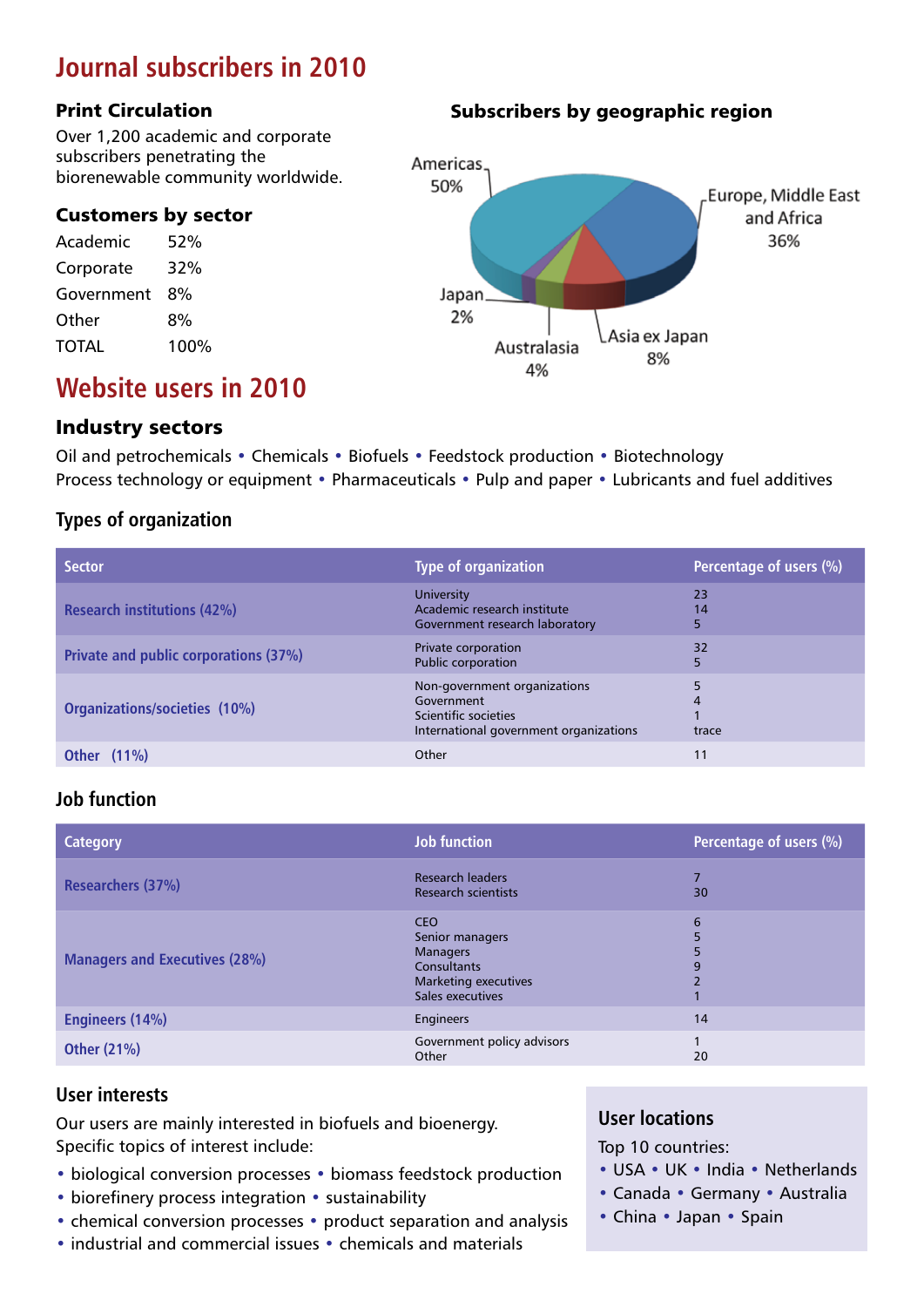# **Biofuels, Bioproducts and Biorefining Editorial calendar 2011**

| Issue 1                                                         | January/February                                                                                                                   | <b>Bonus Distribution</b>                                                                                                                                                                                                                                                                                                                                                                                    |
|-----------------------------------------------------------------|------------------------------------------------------------------------------------------------------------------------------------|--------------------------------------------------------------------------------------------------------------------------------------------------------------------------------------------------------------------------------------------------------------------------------------------------------------------------------------------------------------------------------------------------------------|
| <b>Publication 26 January</b>                                   | <b>Advanced biofuels:</b><br>starting out the right way<br><b>Biofuels in India</b><br>Advancements in catalysts<br>Levulinic acid | <b>AIChE Spring Meeting</b><br>13-17 March 2011. Chicago, USA<br><b>World Biofuels Markets</b><br>22-24 March 2011. Rotterdam, The Netherlands<br>SCI: Funding Agri-Innovation/Identifying opportunities and financing new<br>ventures in technologies for food security and biorenewables<br>22 March 2011. London, UK<br><b>American Chemical Society Spring Meeting</b><br>27-31 March 2011. Anaheim, USA |
| <b>Issue 2</b>                                                  | March/April                                                                                                                        | <b>Bonus Distribution</b>                                                                                                                                                                                                                                                                                                                                                                                    |
| <b>Artwork due: 26 January</b><br><b>Publication: 21 March</b>  | <b>Cellulosic ethanol</b><br>Torrefaction<br>Parallel production of biodiesel and<br>bioethanol from palm oil                      | 33rd Symposium on Biotechnology for Fuels and Chemicals<br>2-5 May 2011. Seattle, USA<br>SCI: Digestate use and Disposal Options and the Associated Opportunities<br>May 2011. London, UK<br><b>BIO International Convention</b><br>27-30 June 2011. Washington DC, USA                                                                                                                                      |
| <b>Issue 3</b>                                                  | May/June                                                                                                                           | <b>Bonus Distribution</b>                                                                                                                                                                                                                                                                                                                                                                                    |
| <b>Artwork due: 24 March</b><br><b>Publication: 20 May</b>      | Regular issue                                                                                                                      | 19th European Biomass Conference and Exhibition<br>6-10 June 2011, Berlin, Germany<br><b>Renewable Resources and Biorefineries</b><br>8-10 June 2011. Bruges, Belgium                                                                                                                                                                                                                                        |
| <b>Issue 4</b>                                                  | <b>July/August</b>                                                                                                                 | <b>Bonus Distribution</b>                                                                                                                                                                                                                                                                                                                                                                                    |
| <b>Artwork due: 26 May</b><br><b>Publication: 21 July</b>       | Special issue: Water                                                                                                               | <b>American Chemical Society Fall Meeting</b><br>28 August - 1 September 2011. Denver, USA<br>8th European Congress of Chemical Engineering<br>25-29 September 2011. Berlin, Germany                                                                                                                                                                                                                         |
| <b>Issue 5</b>                                                  | September/October                                                                                                                  | <b>Bonus Distribution</b>                                                                                                                                                                                                                                                                                                                                                                                    |
| <b>Artwork due: 28 July</b><br><b>Publication: 22 September</b> | Regular issue                                                                                                                      | <b>EFIB 2011</b><br>October 2011. Amsterdam, The Netherlands.                                                                                                                                                                                                                                                                                                                                                |
| <b>Issue 6</b>                                                  | November/December                                                                                                                  | <b>Bonus Distribution</b>                                                                                                                                                                                                                                                                                                                                                                                    |
| Artwork due: 30 September<br><b>Publication: 24 November</b>    | Regular issue                                                                                                                      | November and December 2011 - the                                                                                                                                                                                                                                                                                                                                                                             |

# **Specifications for print advertising**

#### Sizes

| Trim size                            | 279.4 x 215.9mm |
|--------------------------------------|-----------------|
| Full page (including 3mm bleed)      | 285.4 x 221.9mm |
| Full page (non bleed)                | 249.4 x 185.9mm |
| Half page horizontal (non bleed)     | 111 x 183mm     |
| Half page vertical (non bleed)       | 228 x 90mm      |
| Other sizes are available on request |                 |

# Display print advertising rates

# **Supply of advertisements as PDF files**

Each advertisement should be supplied as a single-page PDF file, by email or on CD-ROM (do not submit application files or film). PDFs for monochrome advertisements should not contain colours; those for 4-colour advertisements should only contain colours defined in the CMYK colourspace (no spot/Pantone colours or RGB). All fonts must be embedded. Ideal minimum resolutions for images are 800dpi for line drawings and 300dpi for halftones. You are advised run a software pre-flight check to ensure these specifications are met (compliance with the PDF/X-1a:2001 standard is advised - see www.pdf-x.com). Replacement PDFs may be requested if problems are detected that may affect the printed result. Typesetting for monochrome advertisements can be arranged on request. Printing is sheet-fed offset litho.

|                   | Dollar Rates (\$) |      | <b>Sterling Rates (f)</b> |  |      |      |      |  |
|-------------------|-------------------|------|---------------------------|--|------|------|------|--|
| 4 Colour          |                   | Зx   | 6x                        |  |      | 3x   | 6x   |  |
| <b>DPS</b>        | 7195              | 6430 | 5810                      |  | 4170 | 3785 | 3420 |  |
| <b>Whole Page</b> | 4260              | 3860 | 3485                      |  | 2505 | 2280 | 2045 |  |
| <b>Half Page</b>  | 2965              | 2690 | 2425                      |  | 1760 | 1575 | 1435 |  |

Rates apply to advertisements placed opposite the editorial or within the business news and analysis section. 20% premium charged for special positions: IFC, IBC, OBC. Prices for other sizes are available on request.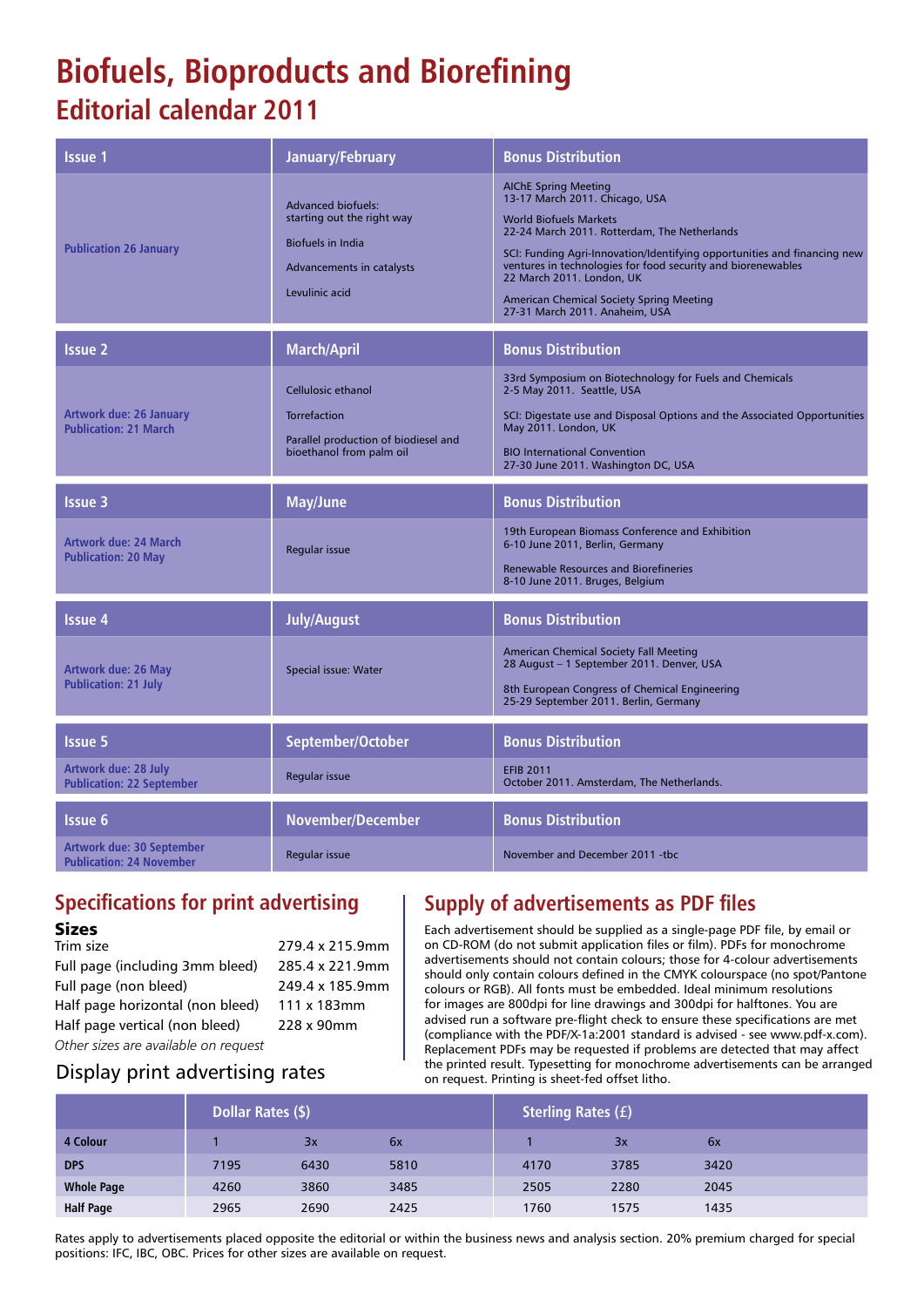# **Online Media Channels**

# **Webinars, podcasts and company directory**

•Are you looking for interactive, online marketing in different media? Reach new customers with our webinars, podcasts and company directory. These new media channels are the best way to stand out from the competition and generate concentrated sales leads. Biofpr.com is the perfect partner for your new media marketing, allowing you to use the latest technology to connect with our global community. To find out more, please contact Julian Wakefield (jwakefield@wiley.com; tel: +44 1243 770272).

# **Advertorials**

- Advertorial banner located on the home page
- Clicks through to a solus advertorial page
- •All layout of the dedicated page and home page text included in the price
- Dedicated page can be up to 1000 words plus unlimited graphics, and can be a company profile, featured product, or technical article.

# Advertorial pricing

| <b>Banner size</b>                         | Number available | Delivered on | <b>Price per month</b>  |
|--------------------------------------------|------------------|--------------|-------------------------|
| Up to 50 words<br>plus one graphic (65x65) | per month        | Home page    | \$1600 / \$1300 / \$900 |

# **E-newsletters**

- Solus position at the head of the e-newsletter
- Clicks through to a web page on your own site
- Only sent to registered readers of the website

# E-newsletter sponsorship pricing

| Format                         | Number available              | Delivered to       | <b>Price per 1000</b> |
|--------------------------------|-------------------------------|--------------------|-----------------------|
| Banner (250x1000) or           | One sponsor per e-newsletter, | Registered website | \$475 / €400 / £275   |
| editorial text, up to 50 words | one e-newsletter per month.   | visitors           |                       |

# **Banner advertising**

- •Appears on all pages (run of site)\*\*
- •Can be static or animated GIF files, up to a maximum size of 35kb
- •Delivered by an independent agency (DoubleClick) to ensure independent reporting
- •Clicks through to a page of your choice on your site
- •Clients can use up to three separate banners, and also serve different banners to discrete geographical regions, clicking through to different pages if required



**Biofr** 

**Biofpr** 

**BBSR** 

# Banner pricing

| <b>Banner size</b> | Number available | Delivered on | <b>Price per month</b> |
|--------------------|------------------|--------------|------------------------|
| 468x60             | Solus            | All pages**  | \$1600 / €1300 / £900  |
| 120x60             | 9 maximum        | All pages**  | \$800 / €650 / £450*   |

\* Side banners are for a minimum of three months

\*\* Except on Article PDF downloads or on Advertorial detail pages